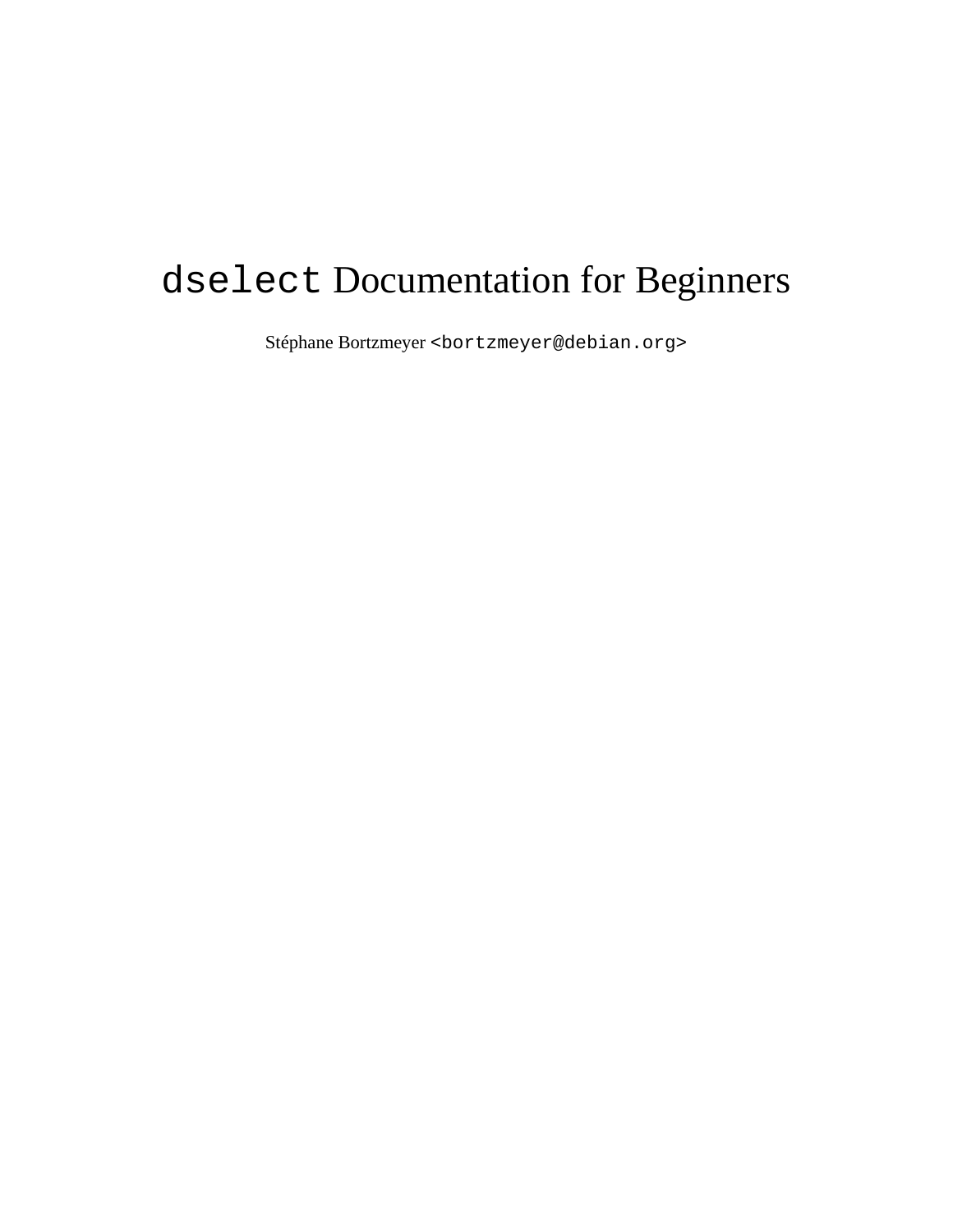# **Introduction**

This file documents dselect for first-time users, and is intended to help in getting Debian installed successfully. It makes no attempt to explain everything, so when you first meet dselect, work through the help screens.

dselect is used to select which packages you wish to install (there are currently around 2050 packages in Debian 2.1). It will be run for you during the install and as it is a very powerful and somewhat complex thing which can be used for good or for evil; some knowledge of it beforehand is highly recommended. Careless use of dselect can severly mess up your system.

dselect will step you through the package installation process as follows:

- Choose the access method to use.
- Update list of available packages, if possible.
- Request which packages you want on your system.
- Install and upgrade wanted packages.
- Configure any packages that are unconfigured.
- Remove unwanted software.

As each step is completed successfully it will lead you on to the next. Go through them in order without skipping any steps.

Here and there in this document we talk of starting another shell. Linux has 6 console sessions or shells available at any one time. You switch betwen them by hitting *Left Alt-F1* through *Left Alt-F6*, after which you log in on your new shell and go ahead. The console used by the install process is the first one, a.k.a., tty1, so hit *Left Alt-F1* when you want to return to that process.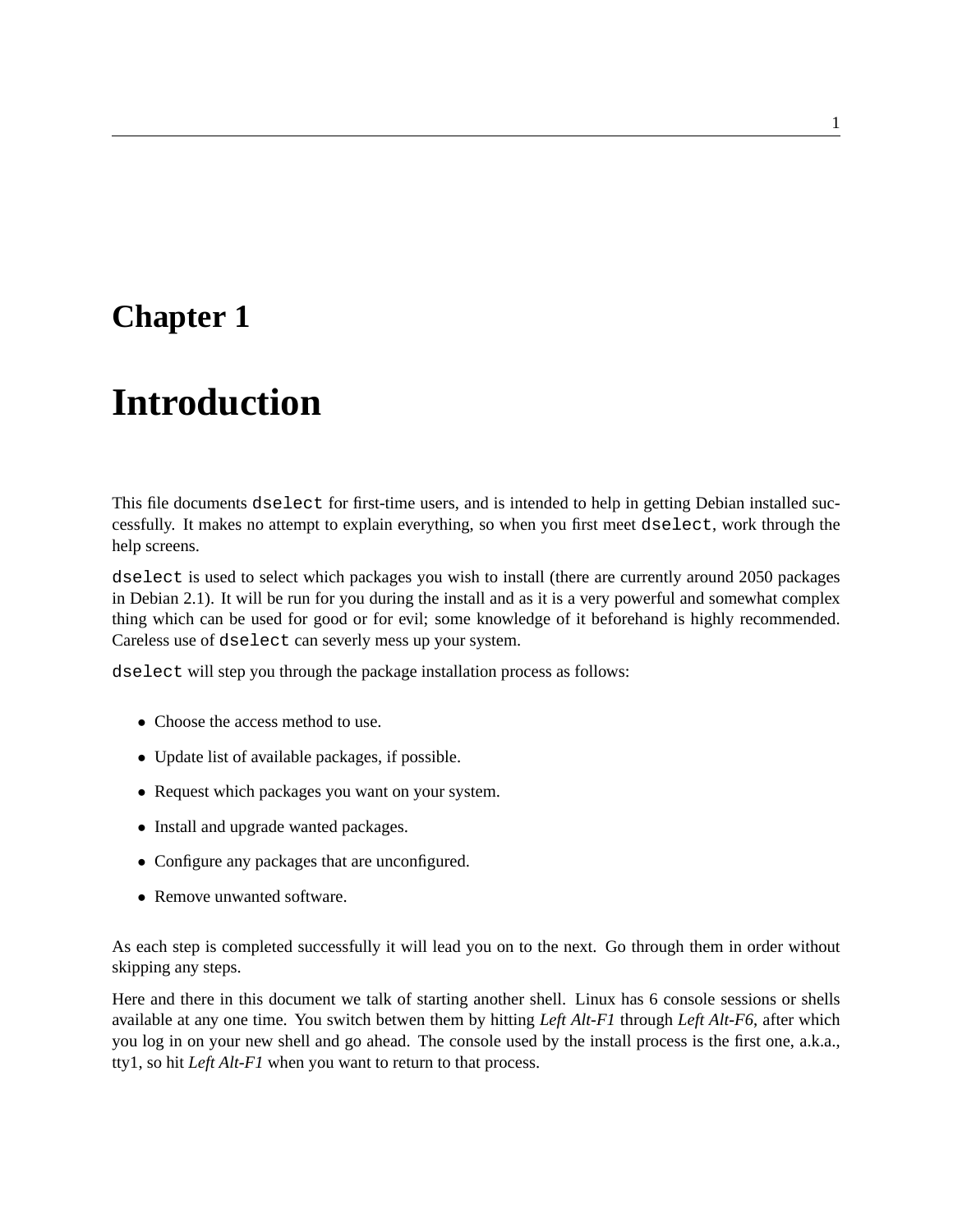## **Once dselect is Launched**

Once in dselect you will get this screen:

Debian Linux 'dselect' package handling frontend.

- 0. [A]ccess Choose the access method to use.
- 1. [U]pdate Update list of available packages, if possible.
- 2 [S]elect Request which packages you want on your system.
- 3. [I]nstall Install and upgrade wanted packages.
- 4. [C]onfig Configure any packages that are unconfigured.
- 5. [R]emove Remove unwanted software.
- 6. [Q]uit Quit dselect.

Let's look at these one by one.

#### **2.1 "'Access"'**

Here's the access screen:

```
dselect - list of access methods
Abbrev. Description
cdrom Install from a CD-ROM.
* multi_cd Install from a CD-ROM set.
nfs Install from an NFS server (not yet mounted).
multi_nfs Install from an NFS server (using the CD-ROM set) (not yet mounted).
harddisk Install from a hard disk partition (not yet mounted).
```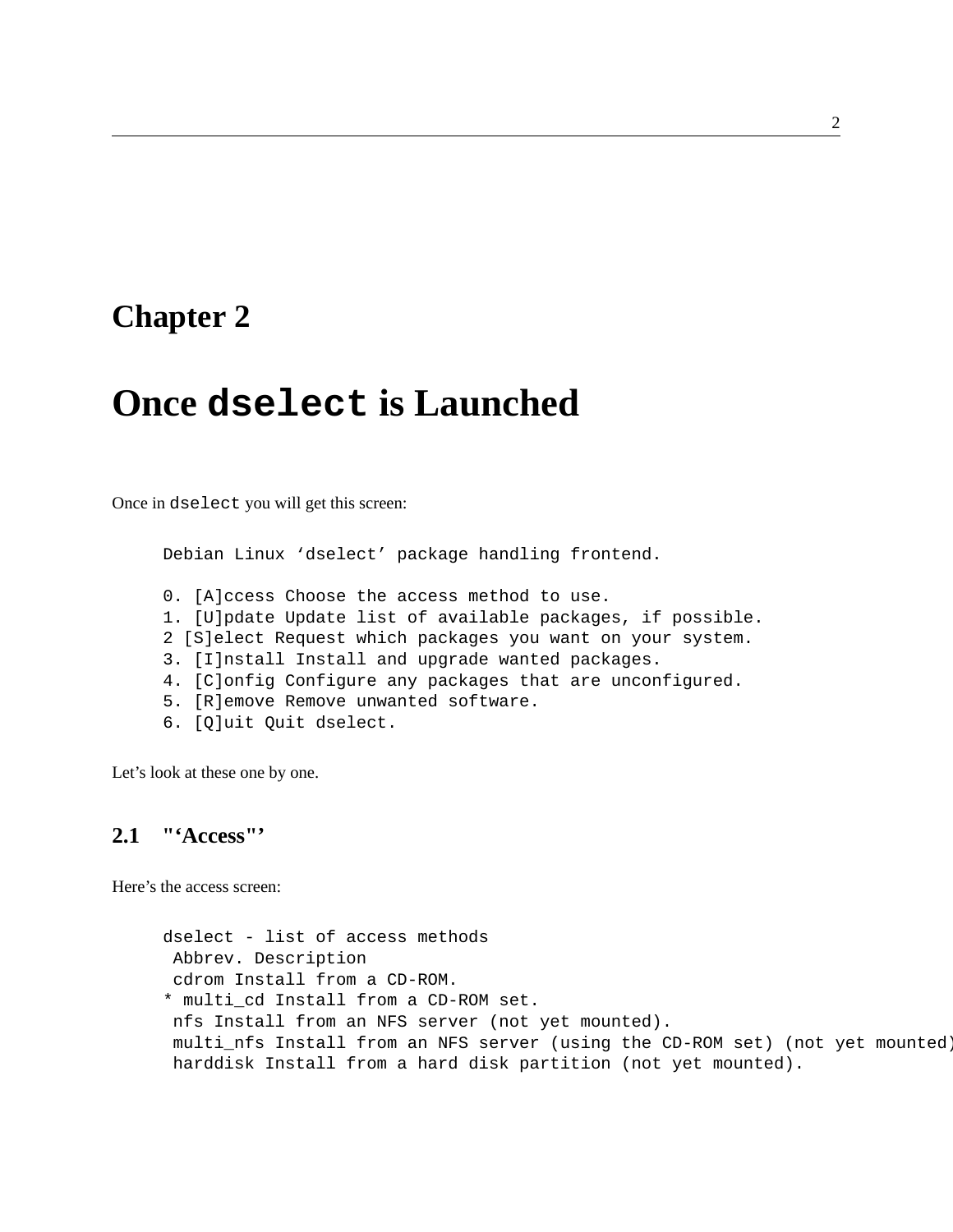```
mounted Install from a filesystem which is already mounted.
multi mount Install from a mounted partition with changing contents.
floppy Install from a pile of floppy disks.
apt APT Acquisition [file,http,ftp]
```
Here we tell dselect where our packages are. Please ignore the order that these appear in. It is very important that you select the proper method for installation. You may have a few more methods listed, or a few less, or see them listed in a different order; just don't worry about it. In the following list, we describe the different methods.

- **multi** cd Quite large and powerful, this complex method is the recommended way of installing a recent version of Debian from a set of multiple binary CDs. Each of these CDs should contain information about the packages in itself and all prior CDs (in the file Packages.cd). When you first select this method, be sure the CD-ROM you will be using is not mounted. Place the last *binary* disk of the set (we don't need the source CDs) in the drive and answer the questions you are asked:
	- CD-ROM drive location
	- Confirmation that you are using a multi-cd set
	- The location of the Debian distribution on the disk(s)

Possibly the location(s) of the Packages file(s)

Once you have updated the available list and selected the packages to be installed, the multi-cd method diverges from normal procedure. You will need to run an "'install"' step for each of the CDs you have in turn. Unfortunately due to the limitations of dselect it will not be able to prompt you for a new disk at each stage; the way to work for each disk is

- Insert the CD in your CD-ROM drive.
- From the main dselect menu, select "'Install"'.
- Wait until dpkg finishes installing from this CD (it may report installation successful, or possibly installation errors. Don't worry about these until later).
- Hit [Return] to go back to the main dselect menu.
- Repeat with the next CD in the set...

It may be neccesary to run the installation step more than once to cover the order of package installation - some packages installed early may need to have later packages installed before they will configure properly.

Running a "'Configure"' step is recommended, to help fix any packages that may end up in this state.

**multi\_nfs, multi\_mount** These are very similar to the multi-cd method above, and are refinements on the theme of coping with changing media, for example if installing off a multi-cd set exported via NFS from another machine's CD-ROM drive.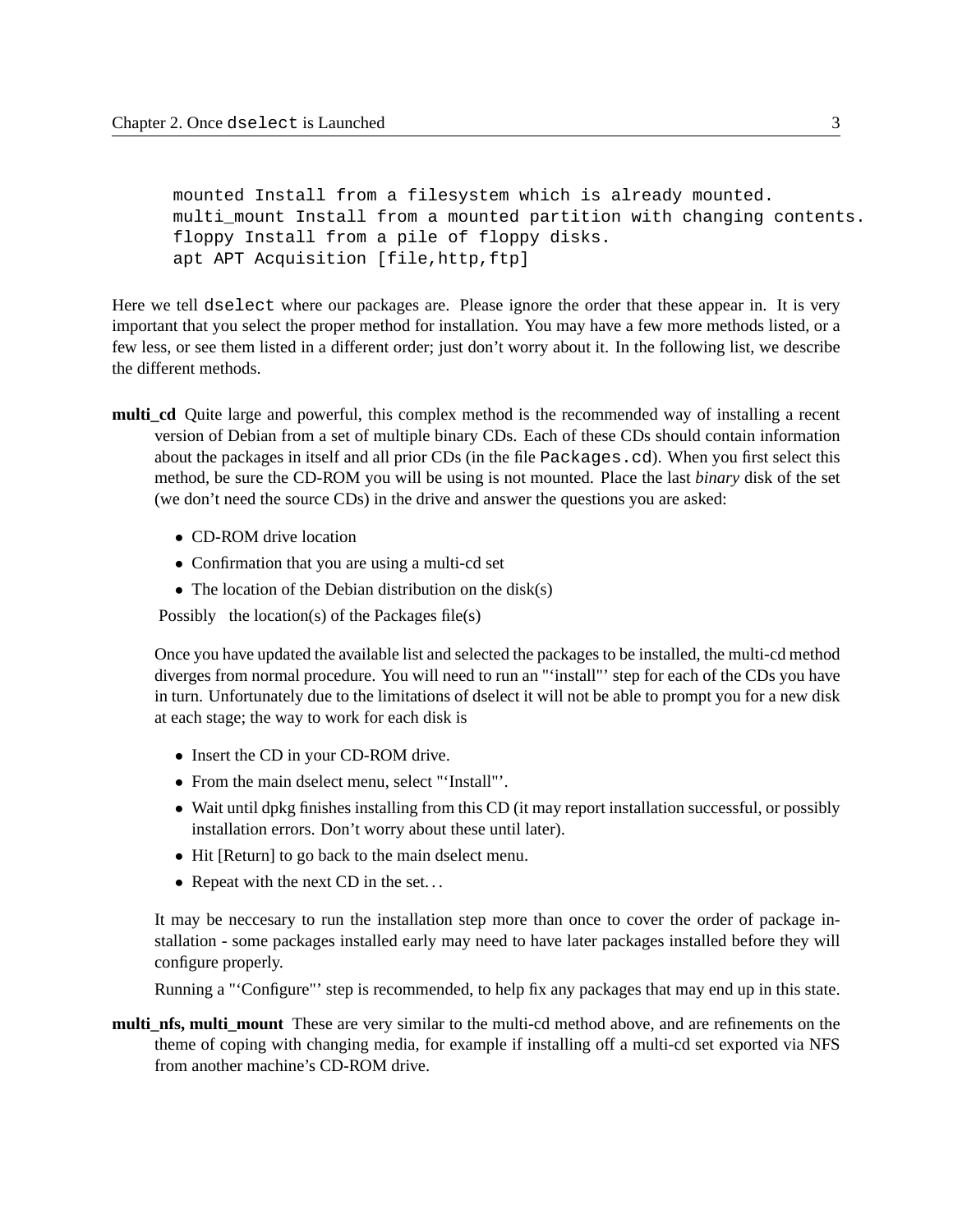**apt** One of the best options for installation from a local mirror of the Debian archive, or from the network. This method uses the "'apt"' system to do complete dependancy analysis and ordering, so it's most likely to install packages in the optimal order.

Configuration of this method is straight-forward; you may select any number of different locations, mixing and matching file: URLs (local disks or NFS mounted disks), http: URLs, or ftp: URLs. Note however that the HTTP and FTP options do not support local authenticating proxies.

If you have proxy server for either http or ftp (or both), make sure you set the http proxy or ftp\_proxy environment variables, respectively. Set them from your shell before starting dselect, i.e.:

- # export http\_proxy=http://gateway:3128/ # dselect
- **floppy** Caters for those people without CD-ROM or network access. Not recommended as a viable installation option anymore if you are using traditionally-sized floppies, but may work better for LS/120 or Zip drives. Specify the location of your floppy drive, then feed floppies. The first one should contain the Packages file. This method is slow and may be unreliable due to media problems.

#### **nfs DEPRECATED METHOD – use apt or multi\_nfs instead. Only try this method if all else fails.**

This is a simple installation method, with simple requirements: give it the address of the NFS server, the location of the Debian distribution on the server and (maybe) the Packages file(s). Then dselect will install the various sections in turn from the server. Slow but easy; does not use proper ordering, so it will take many runs of the "'Configure"' step. Obviously only appropriate for NFS based installation.

#### harddisk DEPRECATED METHOD – use apt or multi\_mount instead. Only try this method if all **else fails**

Supply the block device of the hard drive partition to use, and as usual the locations of the Debian files on that partition. Slow and easy. Does not use proper ordering, so it will take many runs of the "'Configure"' step. Not recommended, since the "'apt"' method supports this functionality, with proper ordering.

### **mounted DEPRECATED METHOD – use apt or multi\_mount instead. Only try this method if all else fails**

Simply specify the location(s) of the Debian files in your filesystem. Possibly the easiest method, but slow. Does not use proper ordering, so it will take many runs of the "'Configure"' step.

#### **cdrom DEPRECATED METHOD – use multi\_cd instead. This method simply does not work with the**

Designed for single-CD installations, this simple method will ask for the location of your CD-ROM drive, the location of the Debian distribution on that disk and then (if necessary) the location(s) of the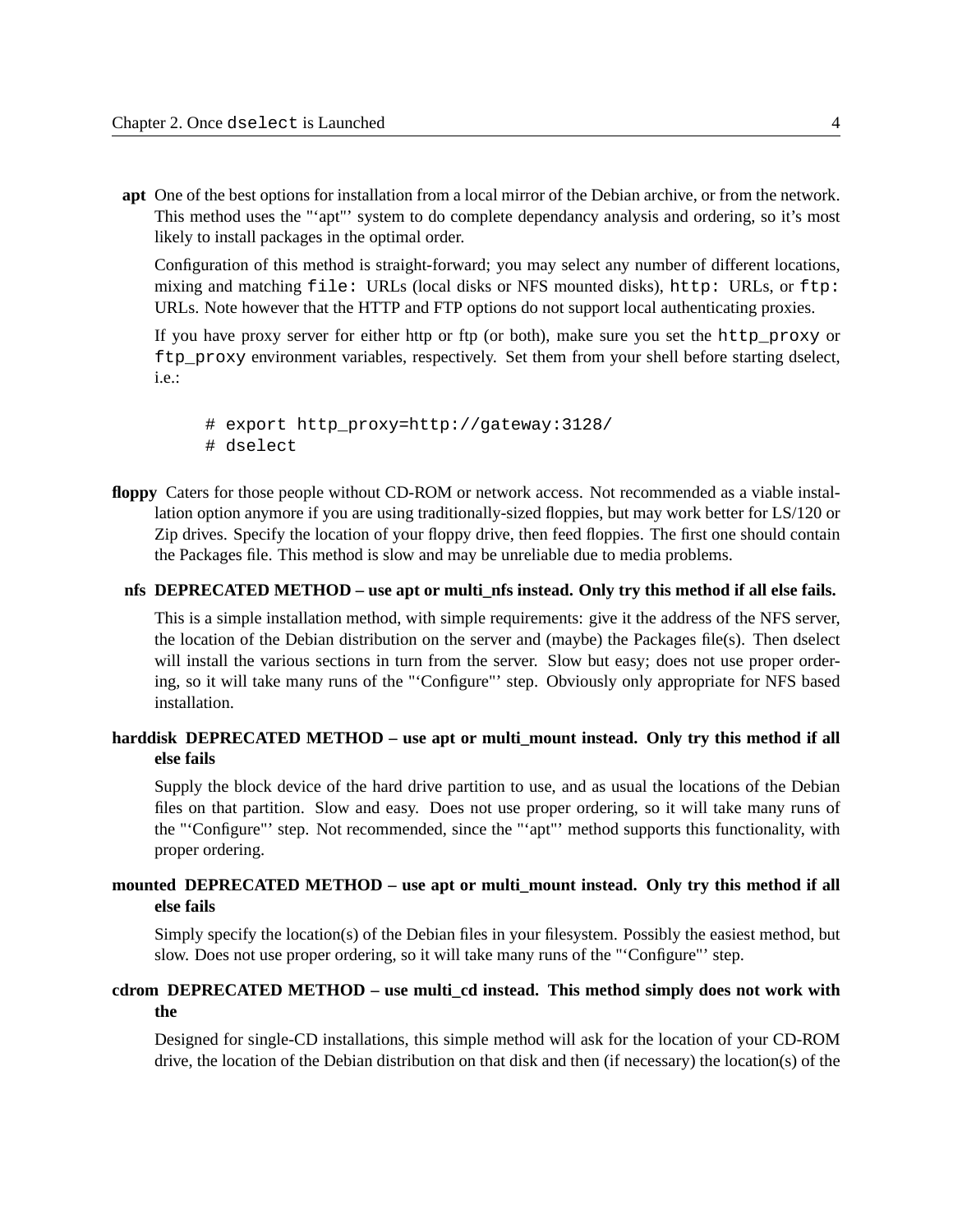<span id="page-5-0"></span>Packages file(s) on the disk. Simple but quite slow. Does not use proper ordering, so it will take many runs of the "'Configure"' step. Not recommended, because it assumes the distribution is on a single CD-ROM, which is no longer the case. Use the "'multi\_cd"' method instead.

If you run into any problems – maybe Linux can not see your CD-ROM, your NFS mount is not working or you have forgotten which partition the packages are on – you have a couple of options:

- Start another shell. Fix the problem and then return to the main shell.
- Quit dselect and run it again later. You might even need to shut down the computer to solve some problem. This is quite ok but when you come back to dselect run it as root. It will not be run automatically after the first time.

After you choose the access method dselect will get you to indicate the precise location of the packages. If you do not get this right the first time hit *Control-C* and return to the "'Access"' item.

Once you are through here you will be returned to the main screen.

### **2.2 "'Update"'**

dselect will read the Packages or Packages.gz files from the mirror and create a database on your system of all available packages. This may take a while as it downloads and processes the files.

## **2.3 "'Select"'**

Hang on to your hat. This is where it all happens. The object of the exercise is to select just which packages you wish to have installed.

Hit *Enter*. If you have a slow machine be aware that the screen will clear and can remain blank for 15 seconds so don't start bashing keys at this point.

The first thing that comes up on the screen is page 1 of the Help file. You can get to this help by hitting *?* at any point in the "'Select"' screens and you can page through the help screens by hitting the *.* (full stop) key.

Before you dive in note these points:

• To exit the "'Select"' screen after all selections are complete, hit *Enter*. This will return you to the main screen if there is no problem with your selection. Otherwise, you will be asked to deal with that problem. When you are happy with any given screen hit *Enter* to get out.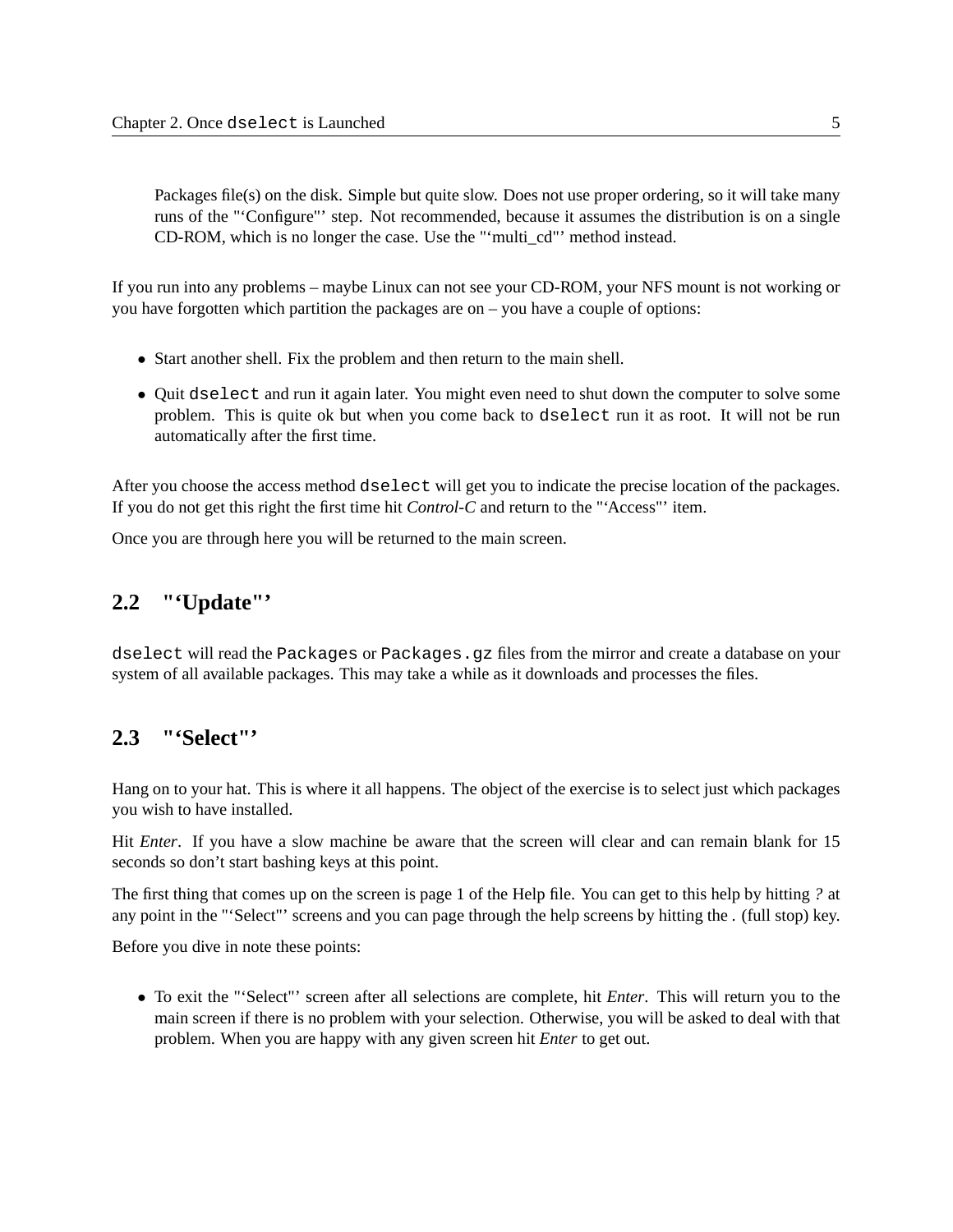• Problems are quite normal and are to be expected. If you select package *A* and that package requires package *B* to run, then dselect will warn you of the problem and will most likely suggest a solution. If package *A* conflicts with package *B* (i.e., if they are mutually exclusive) you will be asked to decide between them.

Let's look at the top two lines of the "'Select"' screen.

```
dselect - main package listing (avail., priority) mark:+/=/- verbose:v help:?
EIOM Pri Section Package Inst.ver Avail.ver Description
```
This header reminds us of some of the special keys:

- **+** Select a package for installation.
- **=** Place a package on hold useful on a broken package. You can reinstall an older version and place it on hold while you wait for a new one to appear.

#### **- Remove a package.**

- **\_** Remove a package and its config files.
- **i,I** Toggle/cycle info displays.
- **o,O** Cycle through the sort options.
- **v,V** A terse/verbose toggle. Use this key to unlock the meanings of EIOM on line two, but I'll give you a summary here anyway. (Note that upper and lower case keys are quite different in effect.)

Flag Meaning Possible values E Error Space, R, I I Installed state Space, \*, -, U, C, I 0 Old mark  $*, -, =, -, n$ M Mark  $*, -, =, -, n$ 

Rather that spell all this out here I refer you to the Help screens where all is revealed. One example though.

You enter dselect and find a line like this:

EIOM Pri Section Package Description \*\* Opt misc loadlin a loader (running under DOS) for LINUX kernel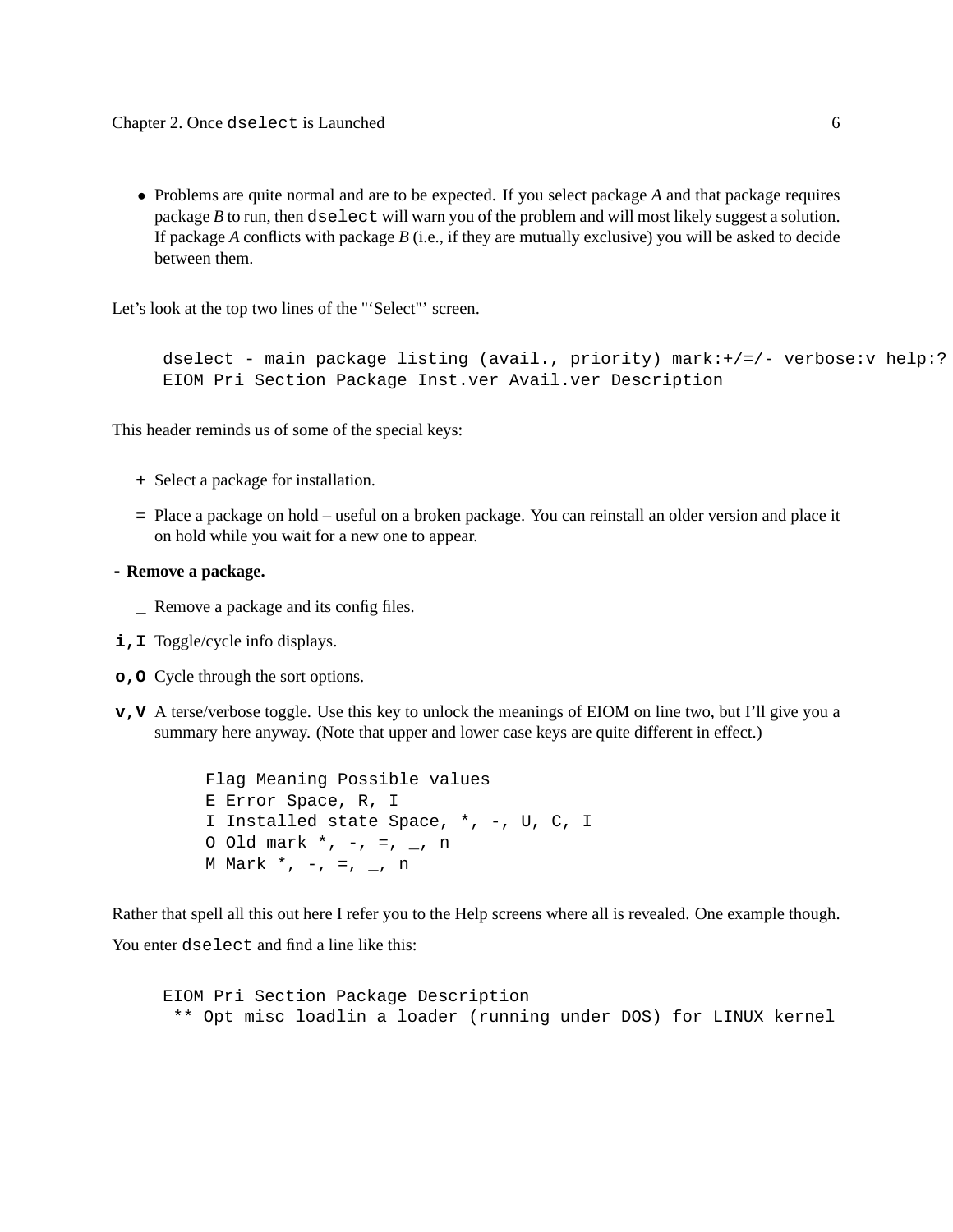This is saying that loadlin was selected when you last ran dselect and that it is still selected, but it is not installed. Why not? The answer must be that the loadlin package is not physically available. It is missing from your mirror.

The information which dselect uses to get all the right packages installed is buried in the packages themselves. Nothing in this world is perfect and it does sometimes happen that the dependancies built into a package are incorrect, with the result that dselect simply cannot resolve the situation. A way out is provided where the user can regain control and it takes the form of the commands *Q* and *X* which are available in the "'Select"' screen.

- *Q* An override. Forces dselect to ignore the built in dependancies and to do what you have specified. The results, of course, will be on your own head.
- *X* Use *X* if you get totally lost. It puts things back the way they were and exits.

Keys which help you *not* to get lost (!) are *R*, *U* and *D*.

- *R* Cancels all selections at this level. Does not affect selections made at the previous level.
- *U* If dselect has proposed changes and you have made further changes U will restore dselect's selections.
- *D* Removes the selections made by dselect, leaving only yours.

An example follows. The boot-floppies package (not an example for beginners, I know, but it was choosen because it has a lot of dependencies) depends on these packages:

- libc6-pic
- slang1-pic
- sysutils
- makedev
- $\bullet$  newt0.25
- newt0.25-dev
- popt
- zlib1g
- zlib1g-dev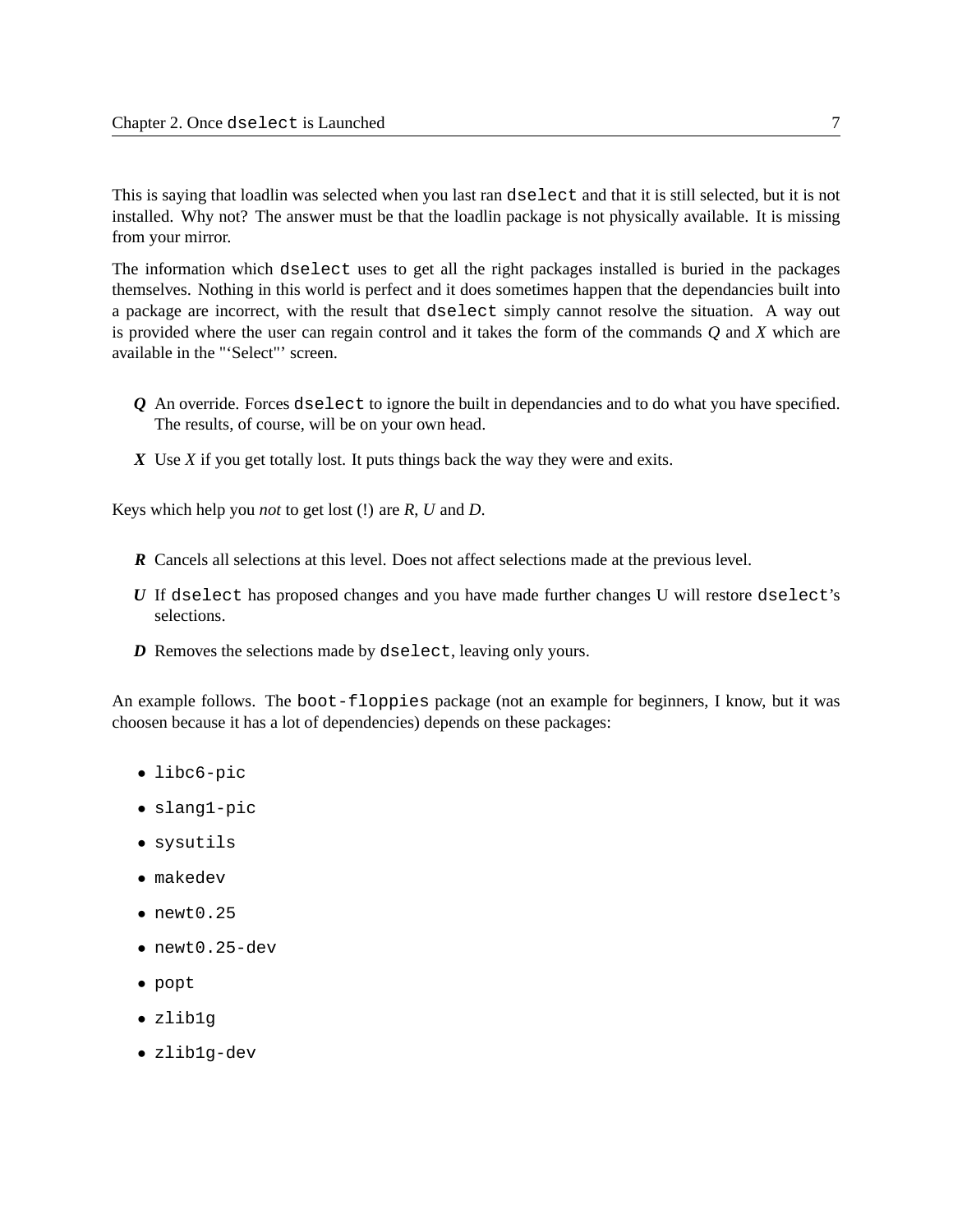• recode

The person maintaining boot-floppies also thinks that the following packages should be installed. These are not, however, essential:

- lynx
- debiandoc-sgml
- unzip

So when I select boot-floppies I get this screen:

```
dselect - recursive package listing mark: +/=/- verbose:v help:?
     EIOM Pri Section Package Description
     dselect - recursive package listing mark:+/=/- verbose:v help:?
     EIOM Pri Section Package Description
      ** Opt admin boot-floppie Scripts to create the Debian installation floppy se
      _* Opt devel newt0.25-dev Developer's toolkit for newt windowing library
      _* Opt devel slang1-dev The S-Lang programming library, development version.
      _* Opt devel slang1-pic The S-Lang programming library, shared li-
brary subset ki
```
(Other packages may or may not appear, depending on what is already in your system). You'll notice that all the required packages have been selected for me.

The *R* key puts things back to the starting point.

```
dselect - recursive package listing mark: +/=/- verbose:v help:?
     EIOM Pri Section Package Description
     dselect - recursive package listing mark:+/=/- verbose:v help:?
     EIOM Pri Section Package Description
      __ Opt admin boot-floppie Scripts to create the Debian installation floppy set.
      __ Opt devel newt0.25-dev Developer's toolkit for newt windowing library
      __ Opt devel slang1-dev The S-Lang programming library, development version.
       __ Opt devel slang1-pic The S-Lang programming library, shared li-
brary subset ki
```
To decide now that you don't want boot-floppies, just hit *Enter*.

The *D*key puts things the way I selected them in the first place: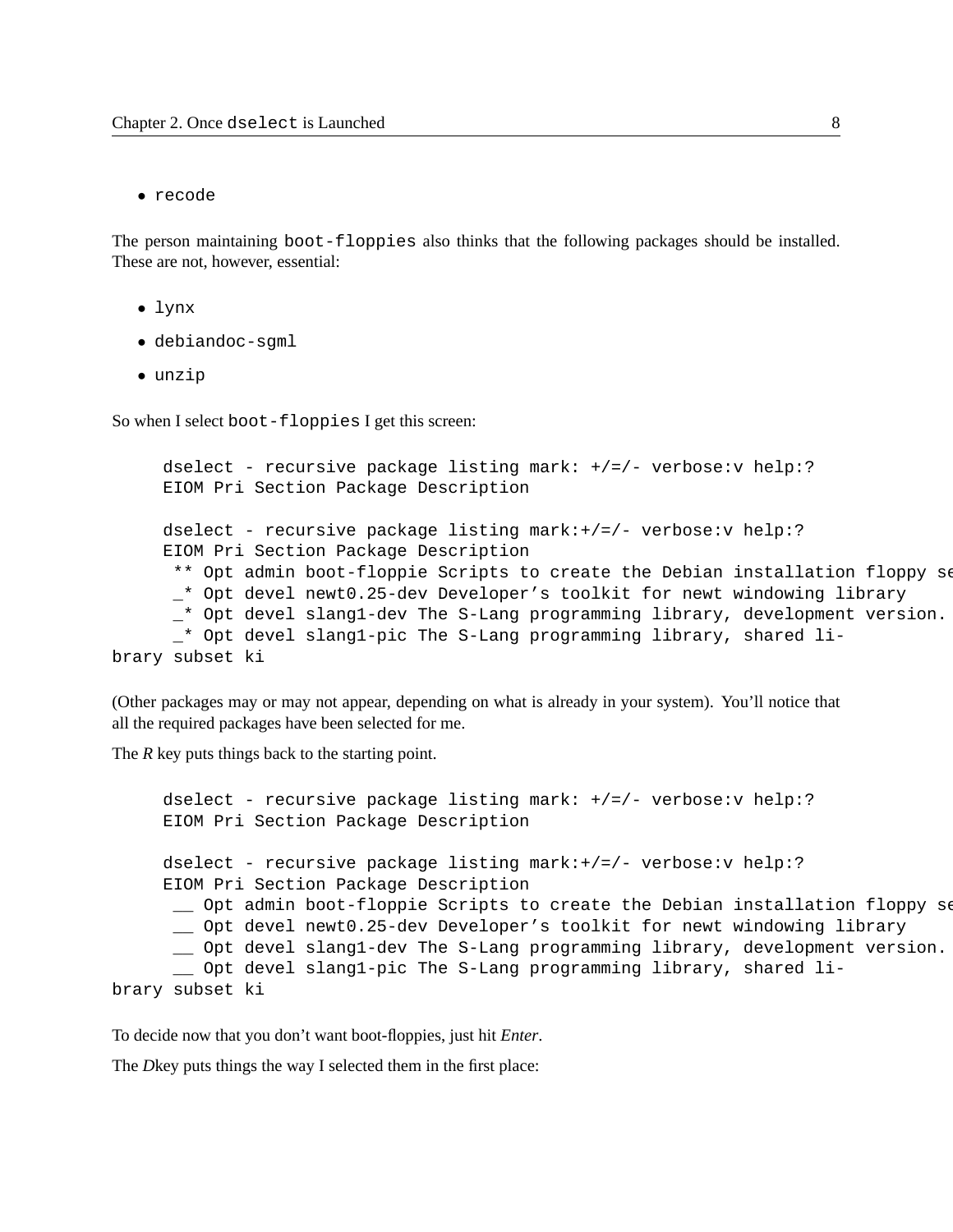```
dselect - recursive package listing mark: +/=/- verbose:v help:?
     EIOM Pri Section Package Description
     dselect - recursive package listing mark:+/=/- verbose: v help:?
     EIOM Pri Section Package Description
      * Opt admin boot-floppie Scripts to create the Debian installation floppy set.
      __ Opt devel newt0.25-dev Developer's toolkit for newt windowing library
      __ Opt devel slang1-dev The S-Lang programming library, development version.
      __ Opt devel slang1-pic The S-Lang programming library, shared li-
brary subset ki
```
The *U* key restores dselect's selections:

```
dselect - recursive package listing mark: +/-/- verbose: v help:?
     EIOM Pri Section Package Description
     dselect - recursive package listing mark:+/=/- verbose:v help:?
     EIOM Pri Section Package Description
      * Opt admin boot-floppie Scripts to create the Debian installation floppy set.
      _* Opt devel newt0.25-dev Developer's toolkit for newt windowing library
      _* Opt devel slang1-dev The S-Lang programming library, development version.
      _* Opt devel slang1-pic The S-Lang programming library, shared li-
brary subset ki
```
I suggest running with the defaults for now – you will have ample opportunity of adding more later.

Whatever you decide, hit *Enter* to accept and return to the main screen. If this results in unresolved problems you will be bounced right back to another problem resolution screen.

So the *R*, *U*, and *D* keys are very useful in "'what if"' situations. You can experiment at will and then restore everything and start again. *Don't* look on them as being in a glass box labelled "'Break In Emergency."'

After making your selections in the "'Select"' screen, hit the *I* to give you a big window, *t* to take you to the beginning and then use the *Page-Down* key to look quickly through the settings. This way you can check the results of your work and spot glaring errors. Some people have deselected whole groups of packages by mistake and not noticed the error until too late. dselect is a *very* powerful tool so don't misuse it.

You should now have this situation:

package category status required all selected important all selected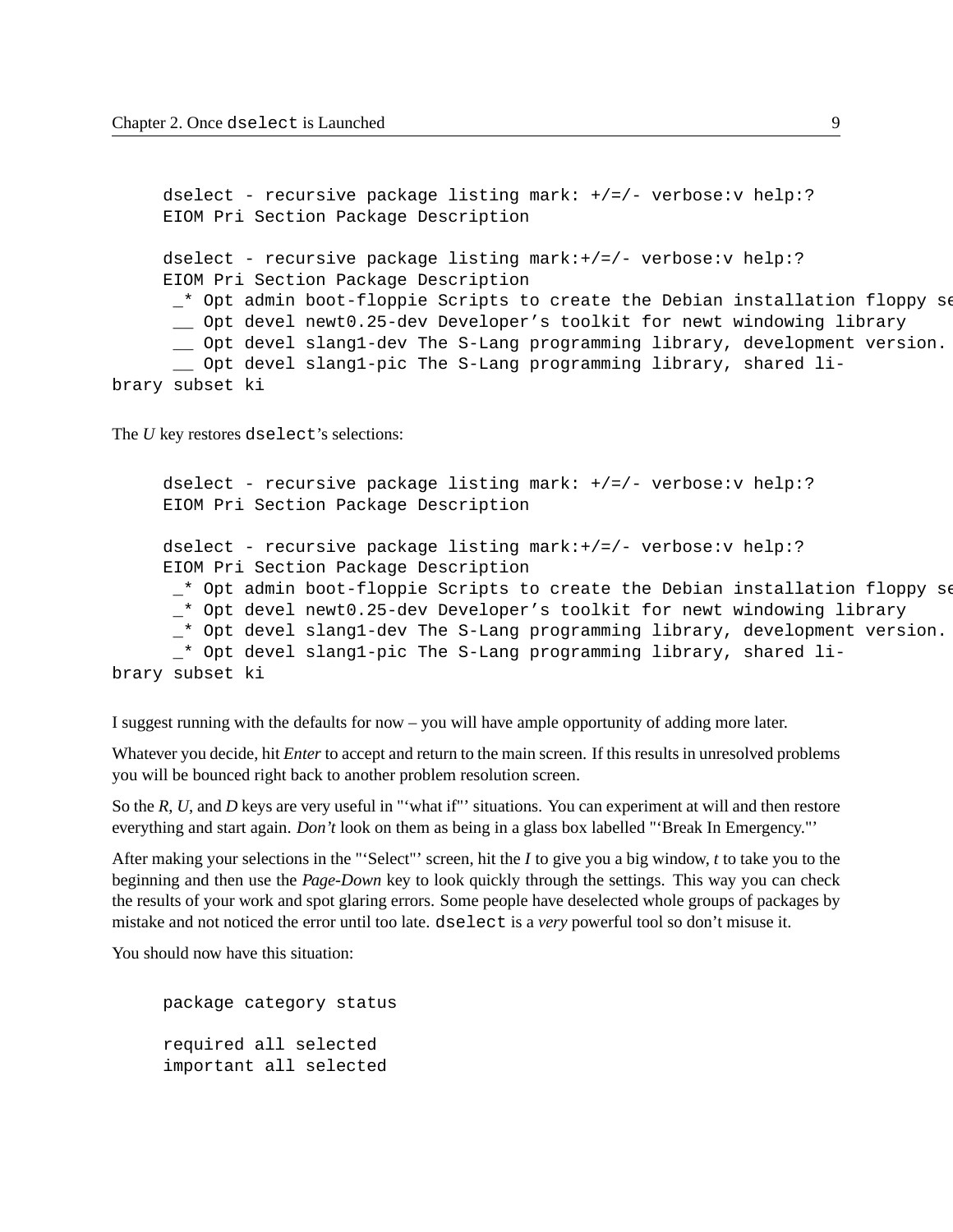standard mostly selected optional mostly deselected extra mostly deselected

Happy? Hit *Enter* to exit the "'Select"' process. You can come back and run "'Select"' again if you wish.

### **2.4 "'Install"'**

dselect runs through the entire set of 2050 packages and installs those selected. Expect to get asked to make decisions as you go. It is often useful to switch to a different shell to compare, say, an old config with a new one. If the old file is conf.modules the new one will be conf.modules.dpkg--dist.

The screen scrolls past fairly quickly on a fast machine. You can stop/start it with *Control-s*/*Control-q* and at the end of the run you will get a list of any uninstalled packages. If you want to keep a record of everything that happens use normal Unix features like tee or script.

It can happen that a package does not get installed because it depends on some other package which is listed for installation but is not yet installed. The answer here is to run "'Install"' again. Cases have been reported where it was necessary to run it 4 times before everything slipped into place. This will vary by your acquisistion method.

### **2.5 "'Configure"'**

Most packages get configured in step 3, but anything left hanging can be configured here.

## **2.6 "'Remove"'**

Removes packages that are installed but no longer required.

### **2.7 "'Quit"'**

I suggest running /etc/cron.daily/find at this point as you have a lot of new files on your system. Then you can use locate to get the location of any given file.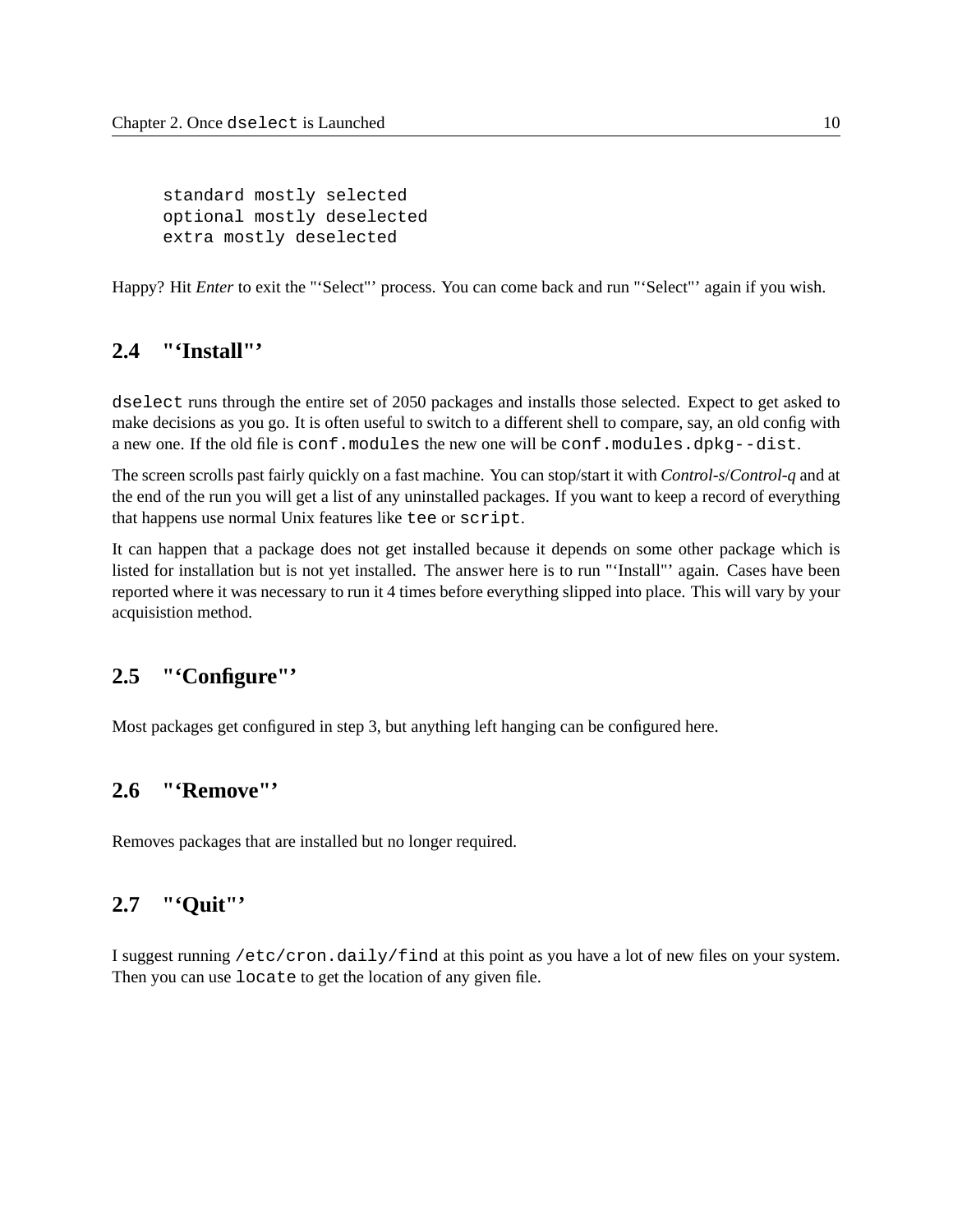# **A Few Hints in Conclusion**

When the install process runs dselect for you, you will doubtless be eager to get Debian running as soon as possible. Well, please be prepared to take an hour or so as you have to learn your way around and then get it right. When you enter the "'Select"' screen for the first time don't make ANY selections at all – just hit *Enter* and see what dependancy problems there are. Try fixing them. If you find yourself back at the main screen run '"'Select"" on page [5](#page-5-0) again.

You can get an idea of the size of a package by hitting *i*twice and looking for the "'Size"' figure. This is the size of the compressed package, so the uncompressed files will be a lot bigger (see "'Installed-Size"', which is in kilo-bytes, to know it).

Installing a new Debian system is a complex thing, but dselect can do it for you as easily as can be. So take the time to learn how to drive it. Read the help screens and experiment with *i, I, o,* and *O*. Use the *R* key. It's all there, but it's up to you to use it effectively.